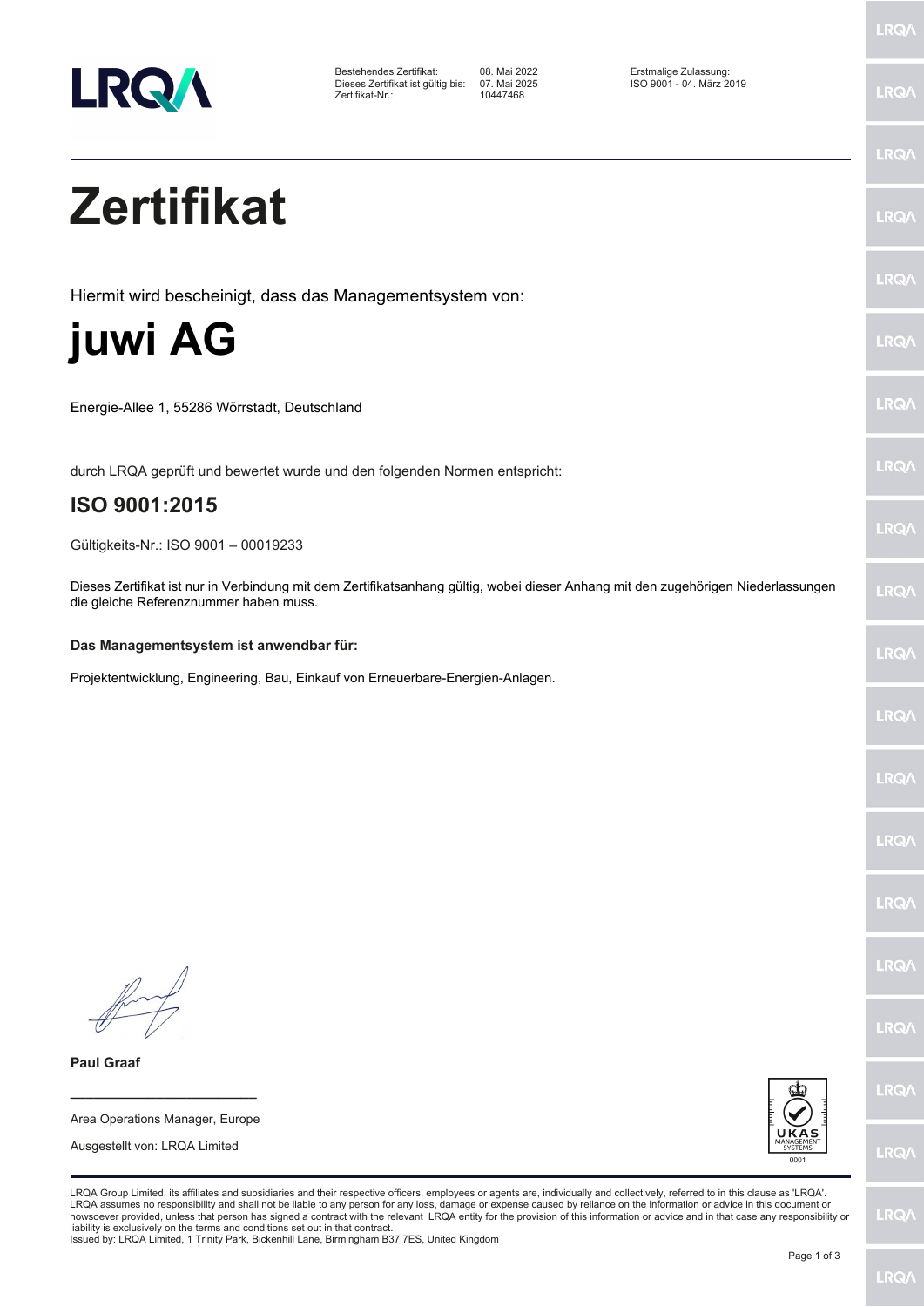

**LRQA** 

Zertifikat-Nr.: 10447468

| Niederlassung                                                                                                                                          | <b>Tätigkeiten</b>                                                                                                               |
|--------------------------------------------------------------------------------------------------------------------------------------------------------|----------------------------------------------------------------------------------------------------------------------------------|
| juwi AG<br>Energie-Allee 1, 55286 Wörrstadt, Deutschland                                                                                               | ISO 9001:2015<br>Projektentwicklung, Engineering, Bau, Einkauf von<br>Erneuerbare-Energien-Anlagen.                              |
| juwi Operations & Maintenance GmbH<br>Energie-Allee 1, 55286 Wörrstadt, Deutschland                                                                    | ISO 9001:2015<br>Technische und kaufmännische Betriebsführung sowie<br>Instandhaltung von Erneuerbare-Energien-Anlagen.          |
| juwi Renewable Energy Pty Ltd<br>Level 3, 199 George Street Brisbane,<br>Brisbane QLD 4000, Australien                                                 | ISO 9001:2015<br>Projektentwicklung, Engineering, Bau, Beschaffung,<br>Betrieb und Wartung von Erneuerbare-<br>Energien-Anlagen. |
| juwi Philippines, Inc.<br>Regus One E-Com 4/F Unit 2C, One E-com Center Building,<br>Ocean Drive, Mall of Asia Complex Pasay City 1200,<br>Philippinen | ISO 9001:2015<br>Projektentwicklung, Engineering, Bau, Beschaffung,<br>Betrieb und Wartung von Erneuerbare- Energien-Anlagen     |
| juwi Renewable Energies Pte Ltd<br>152 Beach Road, Gateway East Tower, #21-07/08,<br>Singapore 189721, Singapur                                        | ISO 9001:2015<br>Projektentwicklung, Engineering, Bau, Beschaffung,<br>Betrieb und Wartung von Erneuerbare-<br>Energien-Anlagen. |
| juwi Renewable Energies (Pty) Ltd.<br>20th Floor, The Halyard, 4 Christiaan Barnard St, Foreshore,<br>Cape Town, 8001, Südafrika                       | ISO 9001:2015<br>Projektentwicklung, Engineering, Bau, Beschaffung,<br>Betrieb und Wartung von Erneuerbare-Energien-Anlagen.     |
| juwi Renewable Energies Thai Co. Ltd<br>53, Sivatel Tower, 12A Floor, Suite No 12A05, Wittayu Road.<br>Lumpini, Pathumwan, Bangkok, 10330,<br>Thailand | ISO 9001:2015<br>Projektentwicklung, Engineering, Bau, Beschaffung,<br>Betrieb und Wartung von Erneuerbare-<br>Energien-Anlagen. |
| juwi Vietnam Co. Limited<br>Unit 411, 4th floor, Press-Club, 59A Ly Thai To Street, Trang<br>Tien Ward Hoan Kiem District, Hanoi City, Vietnam         | ISO 9001:2015<br>Projektentwicklung, Engineering, Bau, Beschaffung,<br>Betrieb und Wartung von Erneuerbare-<br>Energien-Anlagen. |



LRQA Group Limited, its affiliates and subsidiaries and their respective officers, employees or agents are, individually and collectively, referred to in this clause as 'LRQA'. LRQA<br>provided, unless that person has signed

**LRQA** 

**LRQA**